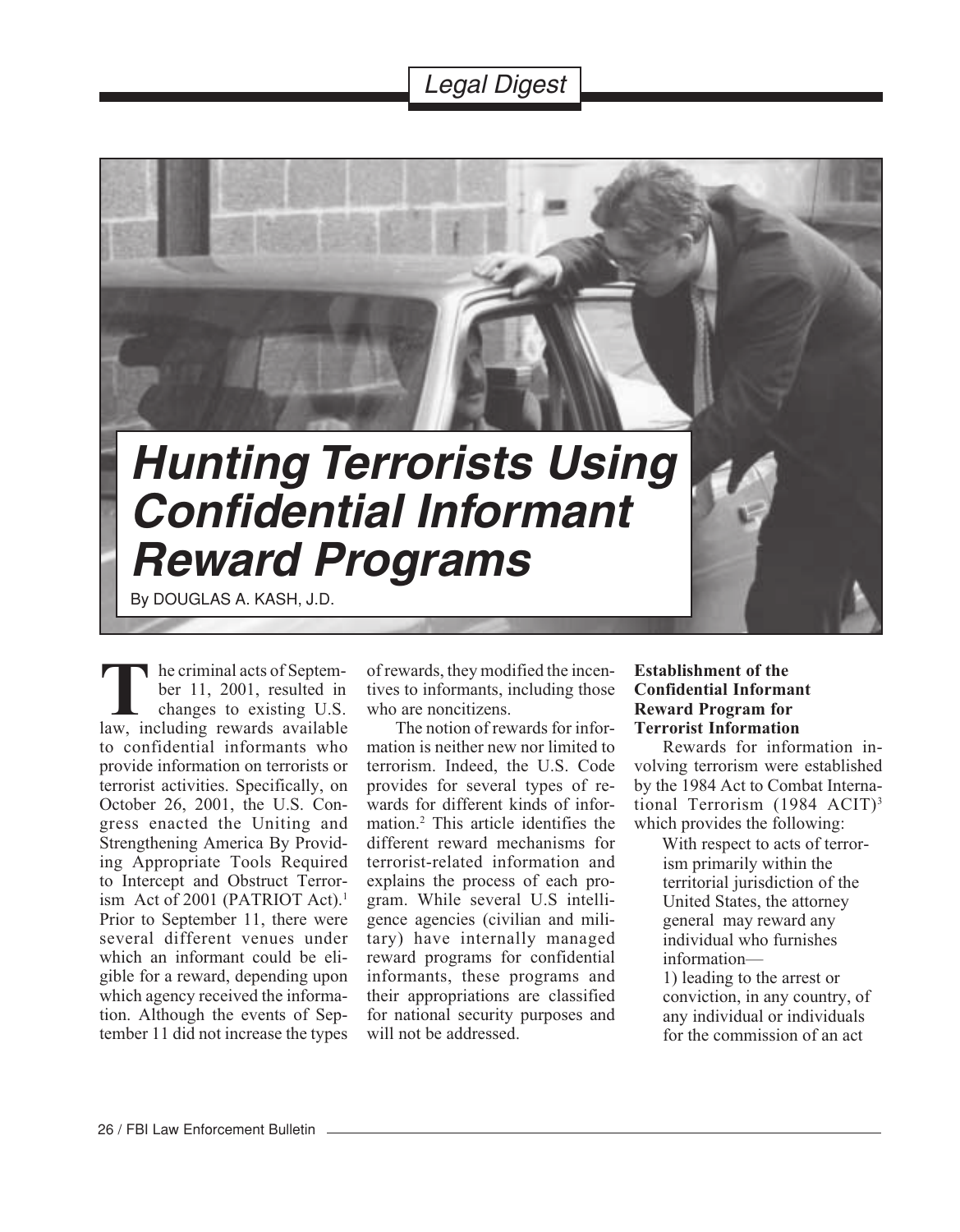of terrorism against a U.S. person or U.S. property;

2) leading to the arrest or conviction, in any country, of any individual or individuals for conspiring or attempting to commit an act of terrorism against a U.S. person or property; or

3) leading to the prevention, frustration, or favorable resolution of an act of terrorism against a U.S. person or property.4

Excluding government employees acting within the scope of their official duties, an individual is entitled to a reward up to \$500,000. Rewards up to \$100,000 can be paid with the approval of the attorney general, while a reward of \$100,000 or more requires the approval of the president or attorney general. The rewards are deemed conclusive, and no court has the power or jurisdiction to review it.<sup>5</sup> Additionally, although the identity of an informant is kept strictly classified, informants and their immediate families are eligible to participate in the attorney general's Witness Protection Program.6

When he sent the bill to Congress in April 1984, President Reagan noted the limitations of existing laws, specifically the lack of authority to pay rewards for information concerning acts of terrorism abroad.7 President Reagan also stated that the payment for rewards in connection with domestic acts of terrorism was appropriately designated to the attorney general, while acts of terrorism outside of the territorial United States raised political and foreign relations issues within

the jurisdiction of the secretary of state.8 Upon signing the bill into law, President Reagan proclaimed that this law would "provide the resources and authorities essential in countering the insidious threat terrorism poses to those who cherish freedom and democracy.... This nation bears global responsibilities that demand that we maintain a worldwide presence and not succumb to these cowardly attempts at intimidation."9

The 1984 ACIT law adopted the definition of "terrorism" from the Foreign Intelligence Surveillance  $Act<sub>10</sub>$  defining terrorism as violent or dangerous acts that would be crimes if committed in the United States and that appear to be intended to intimidate or coerce a civilian population or to influence the policy or conduct of a government or political subdivision of a government by intimidation or coercion. The 1984 ACIT was first used in 1985 in connection with the slayings of four U.S. Marines and two U.S. civilians in El Salvador.

Current law, specifically, Rewards for Information Concerning Terrorist Acts and Espionage,<sup>11</sup> employs the same definition for terrorism as the 1984 ACIT. Rewards still are deemed conclusive and no court has the power or jurisdiction to review the reward. Again, informants' identities can be kept strictly classified, and their immediate families are eligible to participate in the attorney general's Witness Protection Program.<sup>12</sup>

The recently enacted PA-TRIOT Act amended the reward program's authority by increasing the amount of money offered or paid to an informant. Now, a reward totaling \$250,000 or more requires the personal approval of the president or attorney general.<sup>13</sup> The PA-TRIOT Act also mandates that if an award is approved under this section, the attorney general must tender written notice to the chairmen and ranking minority members of the Committees on Appropriations and the Judiciary in the Senate and House of Representatives, not later

 $66$ **The notion of rewards for information is neither new nor limited to terrorism.**



Mr. Kash serves as a senior attorney for the DEA in Arlington, Virginia.

"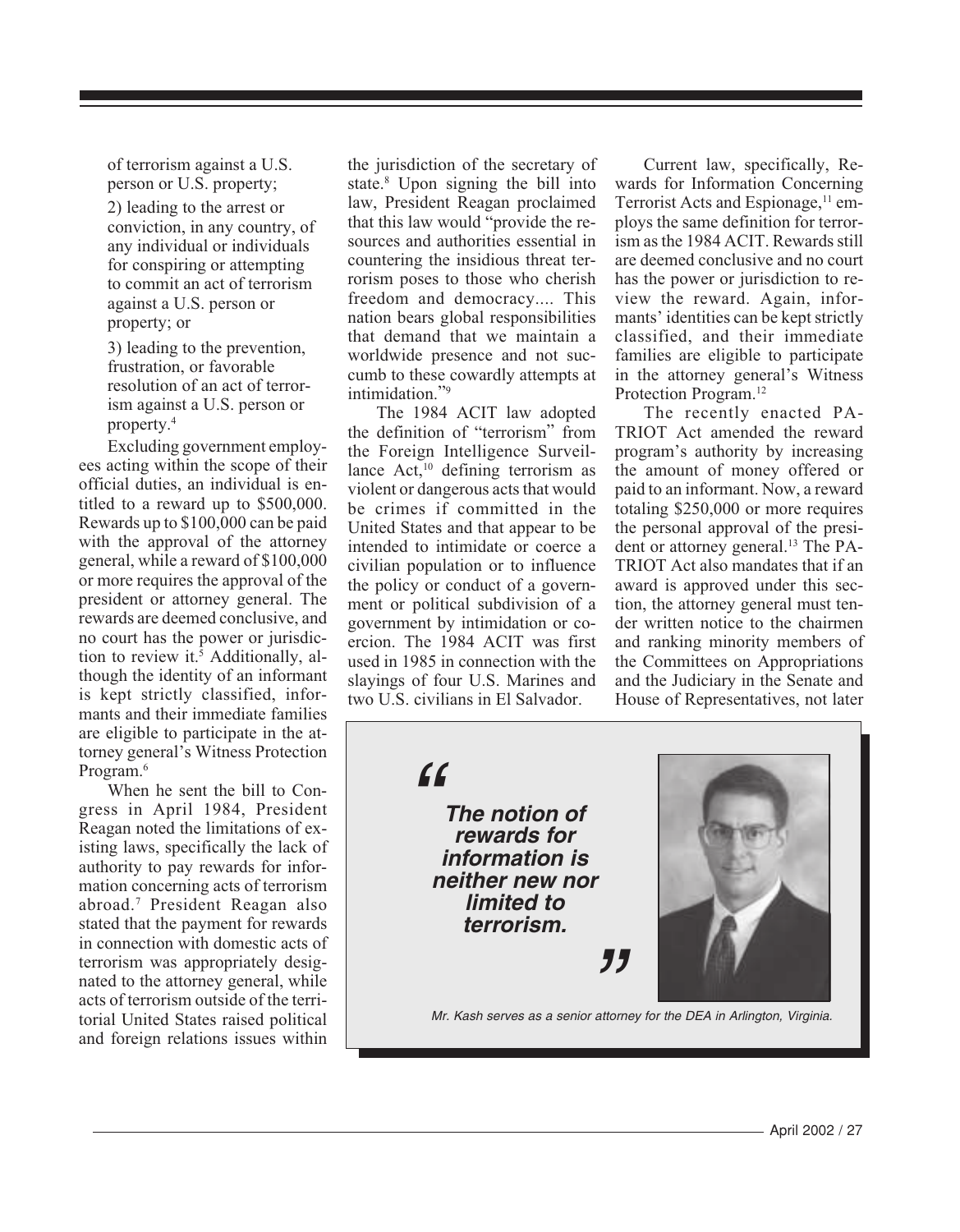than 30 days after the approval. $14$ The funding for the reward program can come from any executive agency or military department. The attorney general's refusal to make a reward is not subject to judicial review.15

## **The "S" Visa**

In addition to the monetary reward incentive, the Immigration and Naturalization Service (INS), a component agency of the U.S. Department of Justice (DOJ), has the authority under specific limited circumstances to grant special visas to nonimmigrants and their immediate families. On November 29, 2001, Attorney General John Ashcroft announced a new program, the Responsible Cooperators Program, which provides incentives to aliens to provide useful information about terrorists and their activities.16 The incentives already existed within the U.S. Code, but this program is an effort to reinvigorate cooperative communication between the U.S. Department of State and alien groups regarding any knowledge their members may have regarding criminal acts, particularly terrorism.

The Violent Crime Control and Law Enforcement Act of 1994 created a new immigration regulation establishing an "S" visa, which provides for a temporary, and potentially permanent stay within the United States.17 There are two categories of the "S" visa. The S-1 visa, is issued to aliens who possess "critical reliable information" regarding *criminal* activity (emphasis added), who are willing to share their information with a U.S. agency or court and whose presence in the United States is necessary for the successful prosecution of the criminal activity. The S-2 visa is available to aliens possessing "critical reliable information" regarding *terrorist* activity (emphasis added). In addition to the cooperation under S-1, the S-2 informant must be in danger as a result of providing the information to the United States. Only state and federal law enforcement authorities (including federal or state courts and U.S. attorneys) can initiate a request under the "S"

**The funding for the reward program can come from any executive agency or military department.**  $\begin{array}{c} \mathbf{H} \\ \mathbf{H} \\ \mathbf{H} \\ \mathbf{H} \\ \mathbf{H} \\ \mathbf{H} \\ \mathbf{H} \\ \mathbf{H} \\ \mathbf{H} \\ \mathbf{H} \\ \mathbf{H} \\ \mathbf{H} \\ \mathbf{H} \\ \mathbf{H} \\ \mathbf{H} \\ \mathbf{H} \\ \mathbf{H} \\ \mathbf{H} \\ \mathbf{H} \\ \mathbf{H} \\ \mathbf{H} \\ \mathbf{H} \\ \mathbf{H} \\ \mathbf{H} \\ \mathbf{H} \\ \mathbf{H} \\ \mathbf{H} \\ \mathbf{H} \\ \mathbf{H} \\ \mathbf{H} \\ \mathbf$ 

 $\sum_{\text{beta 2}}$  be el Title 2<br>a), als<br>b) of the therities category.18 The alien must be eligible for an award under Title 22 U.S. Code, Section 2708(a), also designated as section 36(a) of the State Department Basic Authorities Act of 1956.<sup>19</sup> The application must contain evidence establishing the nature of the alien's cooperation with the government, the need for the alien's presence in the United States, all conduct and conditions that may constitute grounds for exclusion, and all factors and considerations warranting favorable consideration by the attorney general on the alien's behalf.20

The request must be submitted to the assistant attorney general (AAG), Criminal Division, U.S. Department of Justice. When necessary, the AAG can empanel personnel from the U.S. Marshals Service, FBI, DEA, DOJ Criminal Division, and Department of State to review the applications and prioritize the cases to conform to the statutorily mandated numerical limitations.<sup>21</sup> The application then is forwarded to the commissioner of the INS for final approval.<sup>22</sup> Within their 3-year stay, aliens can apply for permanent resident status ("green card"), which ultimately may result in citizenship.

#### **The U.S. Department of State's Reward for Justice Program**

The Department of State also has the authority to pay rewards for information on terrorism. The Department of State was authorized to establish a rewards program in the Omnibus and Diplomatic Security Act of  $1986$ ,<sup>23</sup> funded from the moneys available under section 36(a) of the State Department Basic Authorities Act of 1956.24

Similar to the attorney general, the secretary of state may pay a reward to any individual who furnishes information leading to—

> 1) the arrest or conviction in any country of any individual for the commission of an act of international terrorism against a U.S. person or U.S property;

2) the arrest or conviction in any country of any individual conspiring or attempting to commit an act of international terrorism against a U.S. person or U.S. property;...

4) the arrest or conviction in any country of any individual aiding or abetting in the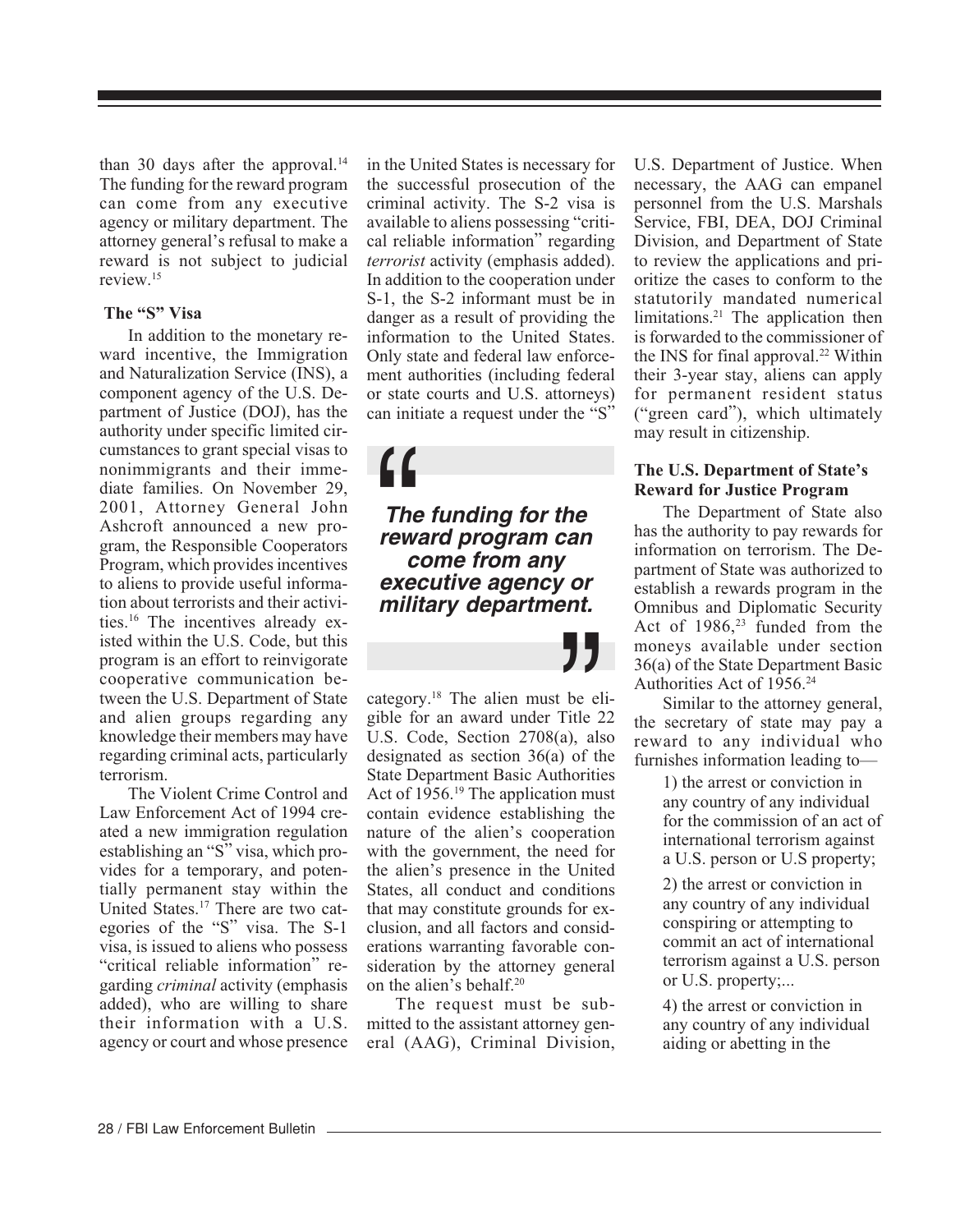commission of an act described in paragraph 1 [or] 2;...

5) the prevention, frustration, or favorable resolution of an act described in paragraph 1 [or] 2), *including by dismantling an organization in whole or significant part;* or

6) *the identification or location of an individual who holds a key leadership position in a terrorist organization*. 25

The PATRIOT Act also amended the maximum amount of a reward under Title 22, Section 2708 (e)(1), U.S. Code, which now provides "No reward under this section shall exceed \$5,000,000, *except as personally authorized by the secretary of state if he determines that offer or payment of an award of a larger amount is necessary to combat terrorism or defend the Nation against terrorist acts*" (PA-TRIOT Act amendment in italic).<sup>26</sup> The PATRIOT Act appears to give the secretary of state the discretion to offer a reward without a monetary limit.

In an effort to avoid duplication or interference with the payment of informants or obtaining evidence or information, the secretary of state shall consult with the attorney general regarding—

> 1) [the identification of] individuals, organizations, and offenses with respect to which rewards will be offered;

2) the publication of rewards;

3) the offering of joint rewards with foreign governments;

4) the receipt and analysis of data; and

5) the payment and approval of payment.27

However, before making a reward payment for any matter over which there is federal criminal jurisdiction, the secretary of state must secure the approval of the attorney general.28

Since the days of the "Wanted" posters, new methods and technologies have contributed to the fight against terrorism. The Department of State, in coordination with



several media outlets and other private entities, repeatedly has broadcast ways in which the public can assist the government. The Rewards for Justice Program was created in 1984 and is managed by the Diplomatic Security Service (DSS), a component of the Department of State. The director of the DSS chairs an interagency committee that reviews reward candidates and makes recommendations to the secretary of state. Depending upon the type of incident, the committee can include representatives from the National Security Council, Central Intelligence Agency, DOJ, FBI, DEA, U.S. Marshals Service Witness Security program, INS, Federal Aviation Administration, and Department of Energy.29

Any individual can furnish confidential information at *http:// www.rewardsforjustice.net*, or call toll free at 800-USREWARDS. If individuals do not have any information to offer, they can contribute money to *http://www. RewardsFund.org*, whose sole purpose is to fund Rewards For Justice, a  $501(c)(3)^{30}$  nonprofit charity fund from which the awards are paid. *RewardsFund.org* was created on December 13, 2001, by Steve Case and Joe Rutledge, two businessmen who were moved to lend their business and advertising expertise after the terrorist attacks. In coordination with the Department of State's campaign undertaken by Under Secretary of State Cheryl Beers, Case and Rutledge also advised the Department of State to create the toll-free line. At least two states, Connecticut and Florida, have introduced legislation for the creation of "United We Stand" license plates. The proceeds from the sales of those plates will go to the fund.

The availability of rewards have been published in domestic newspapers, such as *The New York Times*, and internationally in *Al Hayat, Paris Match, Die Welt,* and *Pravda.* These announcements comport with the statutory mandate, referred to as the Aviation Security Improvement Act of 1990,<sup>31</sup> requiring the secretary of state to publish the availability of U.S. rewards for information on international terrorist-related activities, which to the appropriate extent, prominently displayed domestically and abroad in international airports.32